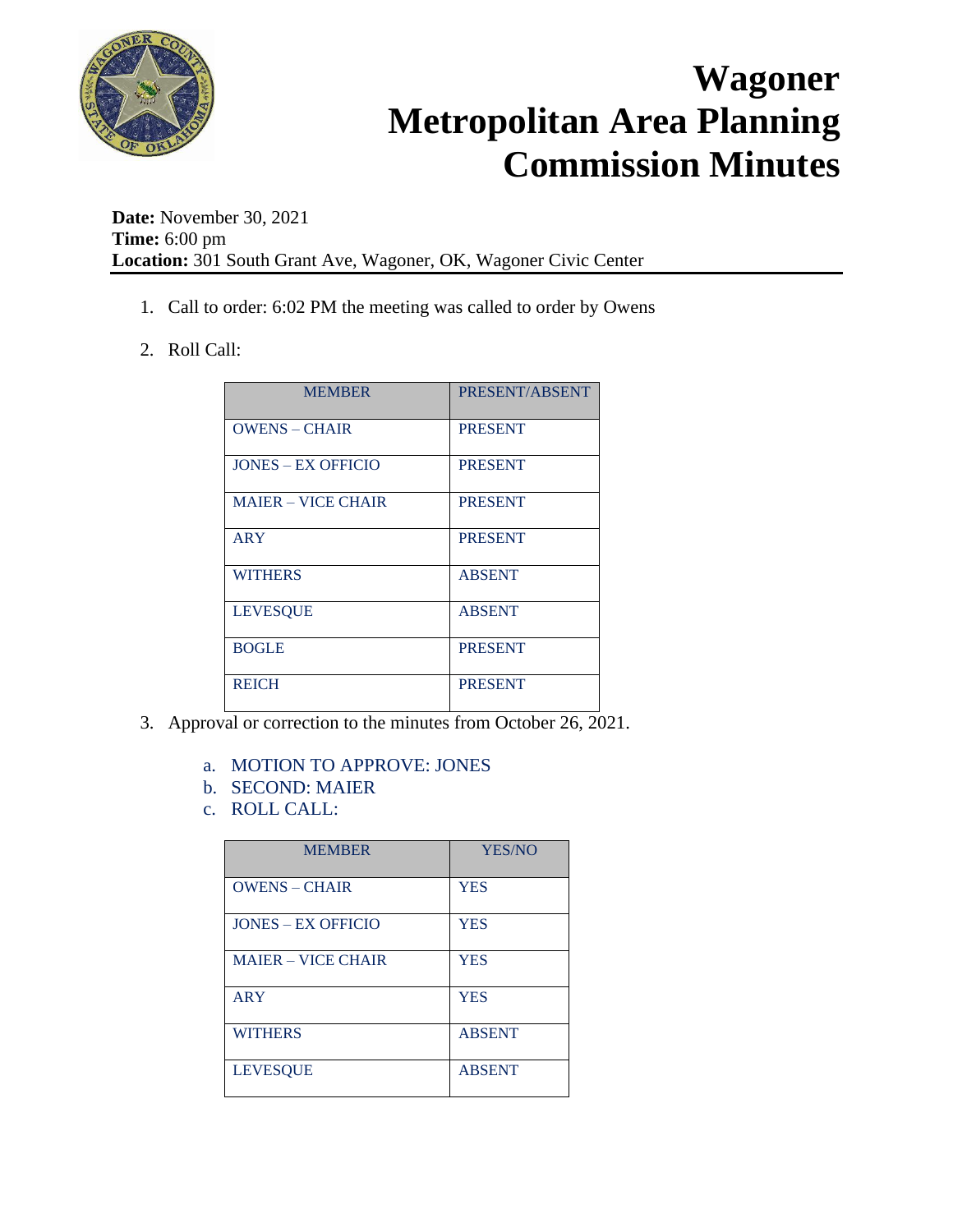

| <b>BOGLE</b> | <b>YES</b> |
|--------------|------------|
| <b>REICH</b> | <b>YES</b> |

- 4. Approve or disapprove the regular meeting schedule for the 2022 calendar year.
	- a. MOTION TO APPROVE: OWENS
	- b. SECOND: BOGLE
	- c. ROLL CALL:

| <b>MEMBER</b>             | YES/NO        |
|---------------------------|---------------|
| <b>OWENS - CHAIR</b>      | <b>YES</b>    |
| <b>JONES – EX OFFICIO</b> | <b>YES</b>    |
| <b>MAIER - VICE CHAIR</b> | <b>YES</b>    |
| <b>ARY</b>                | <b>YES</b>    |
| <b>WITHERS</b>            | <b>ABSENT</b> |
| <b>LEVESQUE</b>           | <b>ABSENT</b> |
| <b>BOGLE</b>              | <b>YES</b>    |
| <b>REICH</b>              | <b>YES</b>    |

- 5. Approve, conditionally approve, or disapprove the zoning map amendment in the City of Wagoner, Steven Hellinger. Location: northwest corner of SW 6<sup>th</sup> and Peirce, Wagoner, OK.
	- a. MOTION TO APPROVE: MAIER
	- b. SECOND: JONES
	- c. ROLL CALL:

| <b>MEMBER</b>             | YES/NO     |
|---------------------------|------------|
| <b>OWENS - CHAIR</b>      | <b>YES</b> |
| <b>JONES – EX OFFICIO</b> | <b>YES</b> |
| <b>MAJER – VICE CHAIR</b> | <b>YES</b> |
| <b>ARY</b>                | <b>YES</b> |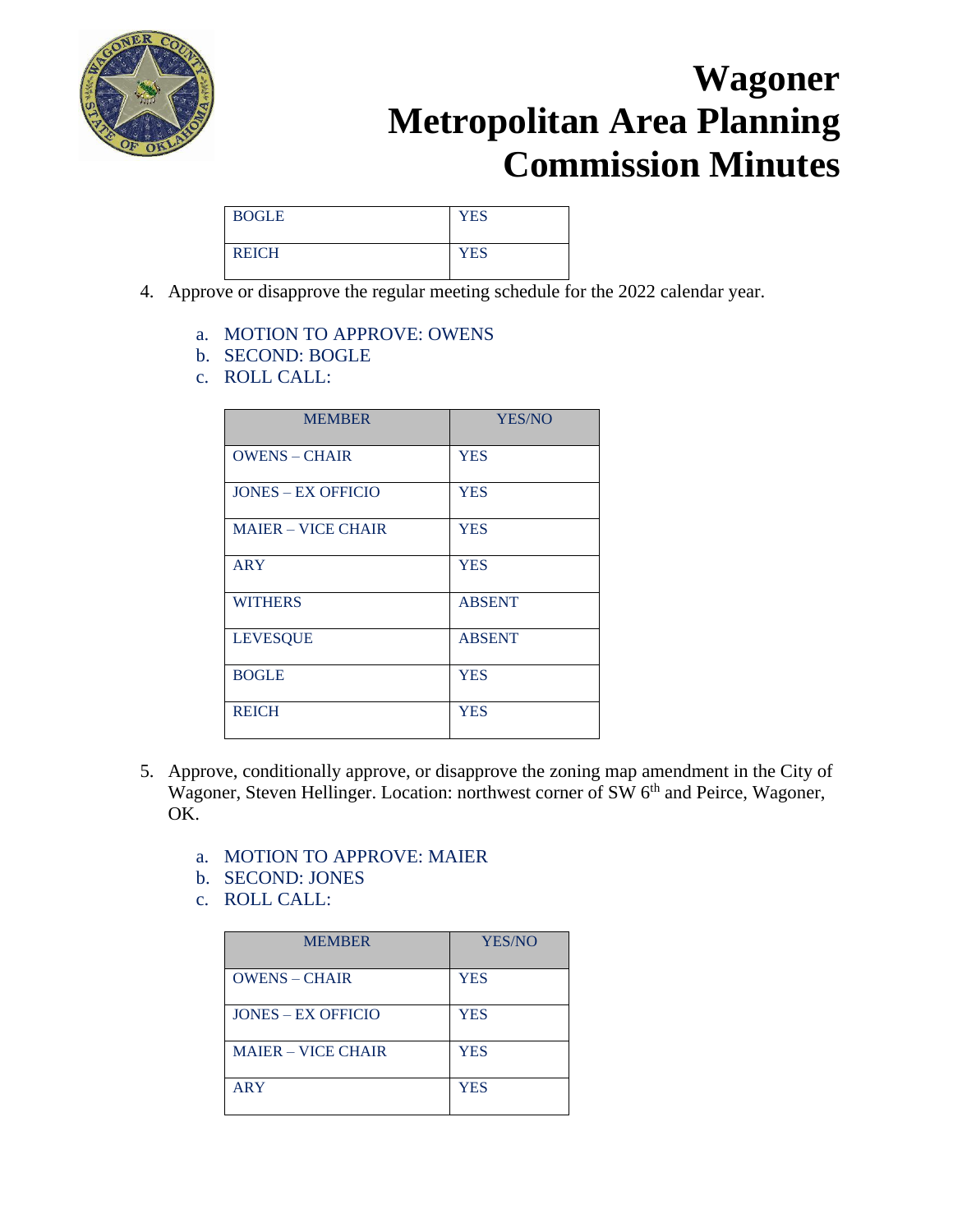

| <b>WITHERS</b>  | <b>ABSENT</b> |
|-----------------|---------------|
| <b>LEVESQUE</b> | <b>ABSENT</b> |
| <b>BOGLE</b>    | <b>YES</b>    |
| <b>REICH</b>    | <b>YES</b>    |

- 6. Approve, conditionally approve, or disapprove the subdivision of land request in District 2, Case #42-21, Tim Hoffman. Location: SW corner of 720 Rd & 220 Rd, Wagoner, OK.
	- a. MOTION TO APPROVE: JONES
	- b. SECOND: BOGLE
	- c. ROLL CALL:

| <b>MEMBER</b>             | YES/NO        |
|---------------------------|---------------|
| <b>OWENS - CHAIR</b>      | <b>YES</b>    |
| <b>JONES – EX OFFICIO</b> | <b>YES</b>    |
| <b>MAIER - VICE CHAIR</b> | <b>YES</b>    |
| <b>ARY</b>                | <b>YES</b>    |
| <b>WITHERS</b>            | <b>ABSENT</b> |
| <b>LEVESQUE</b>           | <b>ABSENT</b> |
| <b>BOGLE</b>              | <b>YES</b>    |
| <b>REICH</b>              | <b>YES</b>    |

- 7. Approve, conditionally approve, or disapprove the zoning map amendment request in District 2, WCZ #47-21, Ary Land Co. LLC. Location: north of 760 Rd, on the west side of Hwy 69, Wagoner, OK.
	- a. MOTION TO APPROVE: JONES
	- b. SECOND: BOGLE
	- c. ROLL CALL:

| <b>MEMBER</b>      | YES/NO     |
|--------------------|------------|
| $OWENS - CHAIR$    | <b>YES</b> |
| JONES – EX OFFICIO | <b>YES</b> |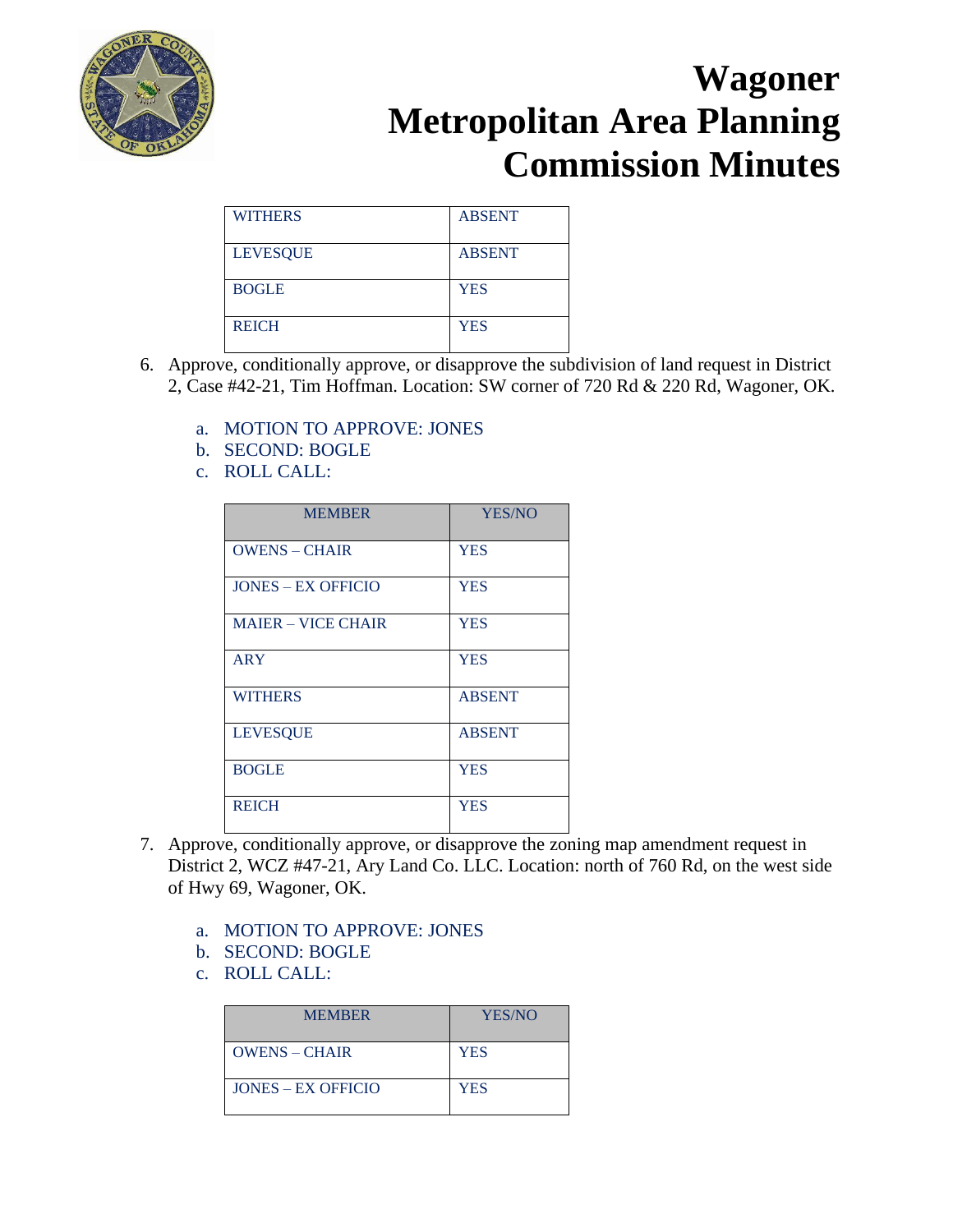

| <b>MAIER - VICE CHAIR</b> | <b>YES</b>     |
|---------------------------|----------------|
|                           |                |
| <b>ARY</b>                | <b>ABSTAIN</b> |
|                           |                |
| <b>WITHERS</b>            | <b>ABSENT</b>  |
|                           |                |
| <b>LEVESQUE</b>           | <b>ABSENT</b>  |
|                           |                |
| <b>BOGLE</b>              | <b>YES</b>     |
|                           |                |
| <b>REICH</b>              | <b>YES</b>     |
|                           |                |

- 8. Approve, conditionally approve, or disapprove the zoning map amendment request in District 3, WCZ #48-21, Charles Campbell. Location: 25576 E. 121<sup>st</sup> St. So., Coweta, OK.
	- a. MOTION TO DISAPPROVE: ARY
	- b. SECOND: BOGLE
	- c. ROLL CALL:

| <b>MEMBER</b>             | YES/NO        |
|---------------------------|---------------|
| <b>OWENS – CHAIR</b>      | <b>YES</b>    |
| <b>JONES - EX OFFICIO</b> | <b>YES</b>    |
| <b>MAJER – VICE CHAIR</b> | <b>YES</b>    |
| <b>ARY</b>                | <b>YES</b>    |
| <b>WITHERS</b>            | <b>ABSENT</b> |
| <b>LEVESQUE</b>           | <b>ABSENT</b> |
| <b>BOGLE</b>              | <b>YES</b>    |
| <b>REICH</b>              | <b>YES</b>    |

- 9. Approve, conditionally approve, or disapprove the subdivision of land request in District 3, Case #49-21, HCB Investments LLC. Location: 5899 W. 90<sup>th</sup> St. N., Porter, OK.
	- a. MOTION TO APPROVE: JONES
	- b. SECOND: MAIER
	- c. ROLL CALL:

| <b>MEMBER</b> | <b>YES/NO</b> |
|---------------|---------------|
|               |               |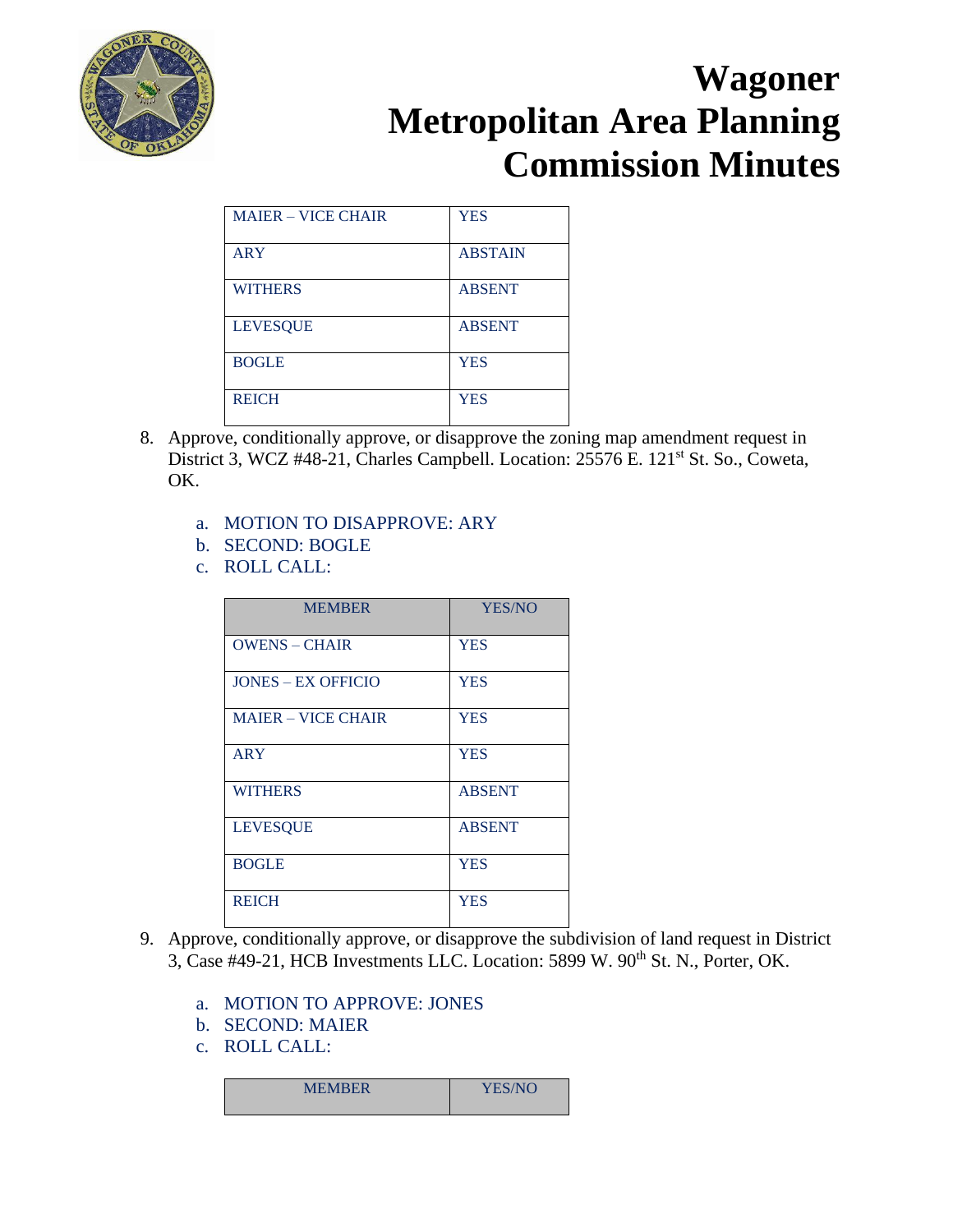

| <b>OWENS - CHAIR</b>      | <b>YES</b>     |
|---------------------------|----------------|
| <b>JONES – EX OFFICIO</b> | <b>YES</b>     |
| <b>MAIER - VICE CHAIR</b> | <b>YES</b>     |
| <b>ARY</b>                | <b>ABSTAIN</b> |
| <b>WITHERS</b>            | <b>ABSENT</b>  |
| <b>LEVESOUE</b>           | <b>ABSENT</b>  |
| <b>BOGLE</b>              | <b>YES</b>     |
| <b>REICH</b>              | <b>YES</b>     |

- 10. Approve, conditionally approve, or disapprove the zoning map amendment request in District 3, WCZ #50-21, Pam Powell. Location: south of  $141<sup>st</sup>$  St., on the west side of 257<sup>th</sup> E. Ave., Coweta, OK.
	- a. MOTION TO APPROVE: MAIER
	- a. SECOND: BOGLE
	- b. ROLL CALL:

| <b>MEMBER</b>             | YES/NO        |
|---------------------------|---------------|
| <b>OWENS - CHAIR</b>      | <b>YES</b>    |
| <b>JONES – EX OFFICIO</b> | <b>YES</b>    |
| <b>MAIER – VICE CHAIR</b> | <b>YES</b>    |
| <b>ARY</b>                | <b>YES</b>    |
| <b>WITHERS</b>            | <b>ABSENT</b> |
| <b>LEVESQUE</b>           | <b>ABSENT</b> |
| <b>BOGLE</b>              | <b>YES</b>    |
| <b>REICH</b>              | <b>YES</b>    |

- 11. Approve, conditionally approve, or disapprove the code amendment investigation for the Wagoner Metropolitan Area Planning Commission Zoning Code, specifically sections pertaining to mobile home placement, replacement, and mobile home zoning districts.
	- a. MOTION TO TABLE: MAIER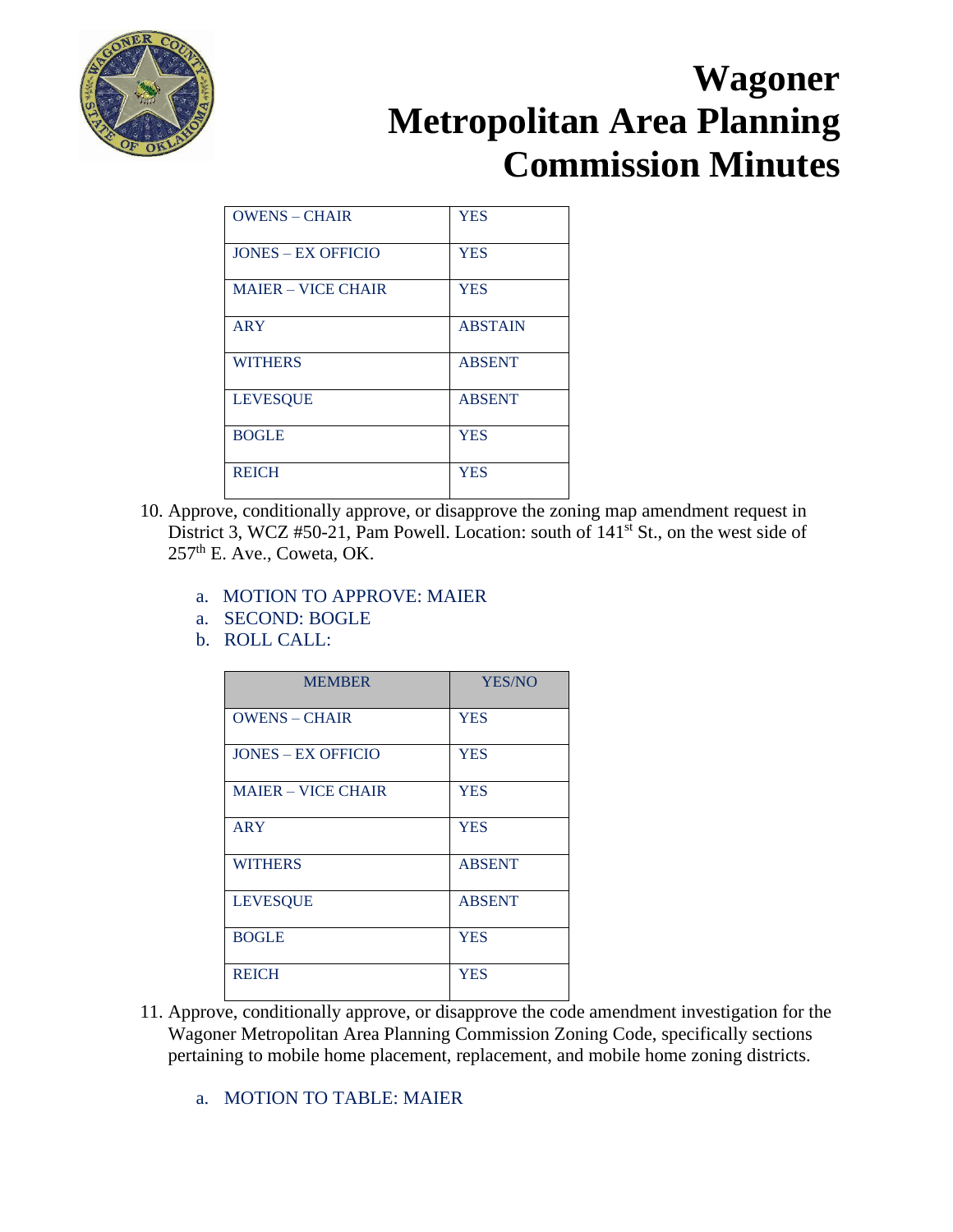

- b. SECOND: OWENS
- c. ROLL CALL:

| <b>MEMBER</b>             | YES/NO        |
|---------------------------|---------------|
| <b>OWENS - CHAIR</b>      | <b>YES</b>    |
| <b>JONES – EX OFFICIO</b> | <b>YES</b>    |
| <b>MAIER - VICE CHAIR</b> | <b>YES</b>    |
| <b>ARY</b>                | <b>YES</b>    |
| <b>WITHERS</b>            | <b>ABSENT</b> |
| <b>LEVESQUE</b>           | <b>ABSENT</b> |
| <b>BOGLE</b>              | <b>YES</b>    |
| <b>REICH</b>              | <b>YES</b>    |

- 12. Approve, conditionally approve, or disapprove the code amendment investigation for the Wagoner Metropolitan Area Planning Commission Zoning Code, specifically sections pertaining to the bulk and area use table, lot dimensions, and staff authority to approve variances to lot dimensions as a result of right-of-way acquisition.
	- a. MOTION TO TABLE: BOGLE
	- b. SECOND: JONES
	- c. ROLL CALL:

| <b>MEMBER</b>             | <b>YES/NO</b> |
|---------------------------|---------------|
| <b>OWENS - CHAIR</b>      | <b>YES</b>    |
| <b>JONES – EX OFFICIO</b> | <b>YES</b>    |
| <b>MAJER – VICE CHAIR</b> | <b>YES</b>    |
| <b>ARY</b>                | <b>YES</b>    |
| <b>WITHERS</b>            | <b>ABSENT</b> |
| <b>LEVESQUE</b>           | <b>ABSENT</b> |
| <b>BOGLE</b>              | <b>YES</b>    |